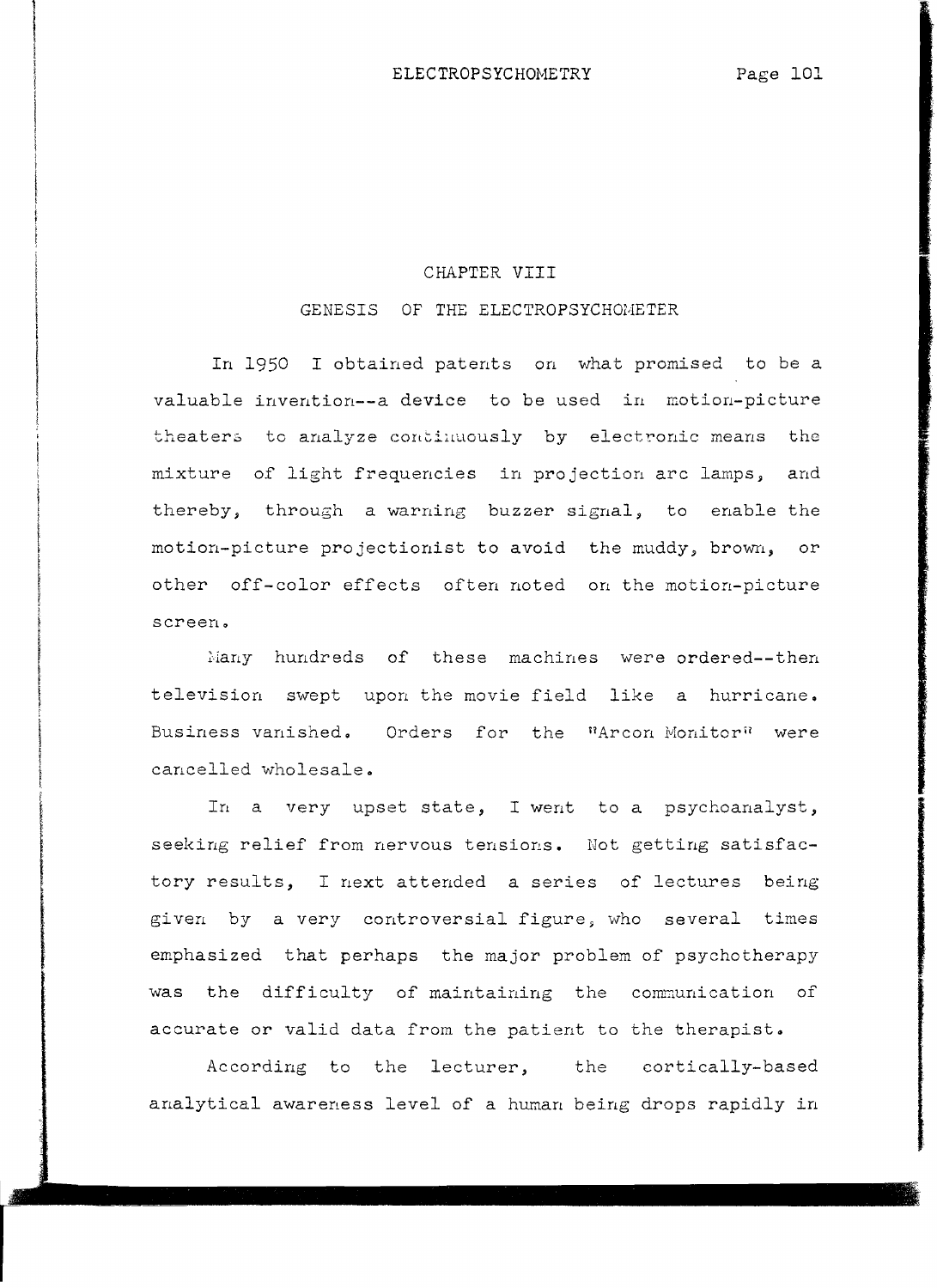situations of pain and stress, soon going below threshold if the painful event is severe enough to produce "unconsciousness". This word, "unconsciousness", seems to be seriously " mislead-:'ng. A pe:::,son may faint, may be dazed, or may appear to be unconscious, yet his condition actually involves a relatively minor degree of shut-down on the upper cortical levels. The subject's autonomic nervous system still functions mightily. It continues to direct the operation of the heart and lungs, and of other organs; it continues, in fact, most of the complex functionings involved in the maintenance of a living human organism. One's autonomic or "non-conscious" central nervous system seems to have its own special, if limited, perceptive powers that it uses during and regardless of states of cortical unconsciousness. The perceptions of the central nervous system occurring during periods of unconsciousness of any degree mayor may not have the quality of the perceptions of the conscious mind. Nonetheless, perceptions or impingements of the external universe upon the central nervous system during intervals of pain, sleep, or other states of partial or "complete" unconsciousness seem to be able to generate certain electrocolloidal imbalances in nerve-structure areas, the effect of which is AS IF there had occurred an actual "recording" of the painful event. Such psychophysical impingements, if sharp or deep, may seriously affect the individual and later are apt to cause him serious troubles. The worst thing about these troubles is that they seem to be baseless. One just

J

**International**  $\frac{1}{2}$ 

**Community** 

Internet (Sakchapperberg)<br>Internet (Sakchapperberg)

**INSTRUCTION SECTION AND INSTRUCTION INTO A PRODUCT SOLUTION** 

•

distant and the Indiana and the i<br>I

teganlar<br>Haben

**International Control Control**<br>International Control Control Control Control Control Control Control Control Control Control Control Control Co istoriana altre i<br>internationalistical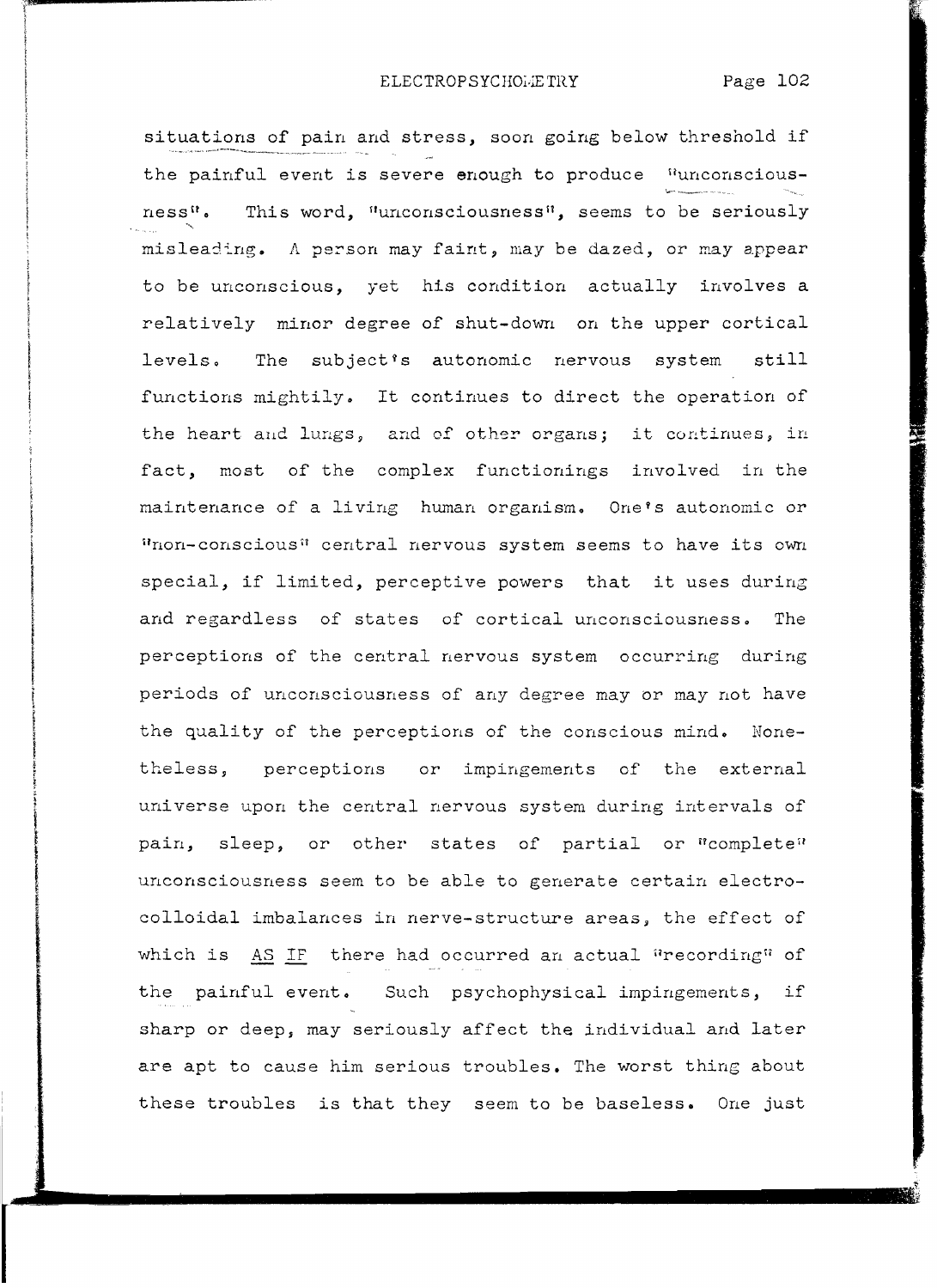can't put one's finger on them.

I<br>Professor - Professor - Professor - Professor - Professor - Professor - Professor<br>- Professor - Professor - Professor - Professor - Professor - Professor - Professor - Professor - Professor -

What was needed, then, in psychotherapy, was an instrument that would to some degree "read the mind of the autonomic or central nervous system<sup>il</sup>, disclosing especially painful past events that had impinged upon the central nervous system, or upon the structure of the individual, but which had not been perceived at the time with full consciousness and alertness. OR, events that had been consciously perceived and experienced, but which were so painful that the person had later buried them deeply and then cajoled himself into the illusory notion that he had IIforgotten\1 them.

Examination of psychiatric literature disclosed that there was indeed no "psychic-X-ray" type of instrument in existence. Laboratory equipment supposedly of this nature is of three types: cardiac, respiratory, and psychogalvanic. Cardiac devices undertake to present significant data through recording alterations in heartbeat or blood nressure, Good cardiac instruments accurately indicate data about the organic condition of the heart itself--but the better this instrument is applied the less it indicates about the patient?s emotions. Respiratory apparatus seeks to present emotional-response data by registering alterations in the subject?s mode of breathing. Psychogalvanometers register variations in electrical ohmic resistance between a pair of clamped skin-contacting electrodes. All of these types of apparatus are costly and cumbersome, and *some* are painful to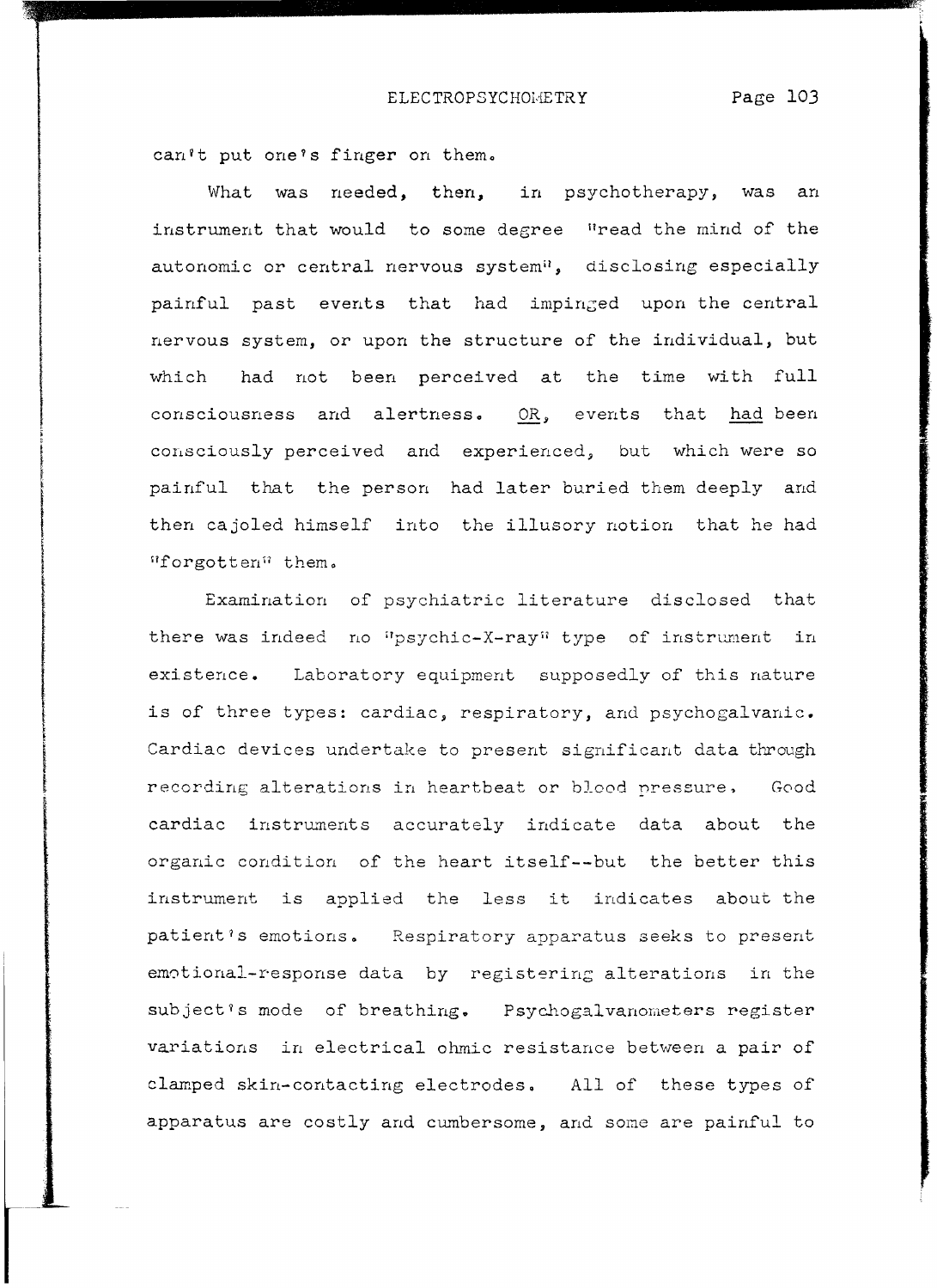the patient, thereby masking responses by the pain they themselves generate. Hone seemed to be of use in the field of practical psychotherapy.

I

In the Community Community of Lines.<br>In the Community of Lines.

I

I

I

Of the three proposed modalities, however, it appeared to me that the psychogalvanometer showed most promise. This instrunent functions because of the fact that the average individual has about 300 tiny glands to the square inch in the palms of his hands, insides of thumbs and fingers, and on the soles of the feet--glands that jet saline fluid in an extremely rapid response to the onset of emotional activities in the subject's central nervous system.

The ancient purpose of this fluid-jetting mechanism, according to Woodworth's "Experimental Psychology", is thought to have been to increase the effective adhesion of the hands of primitive man as he grasped at tree branches, and to reduce slippage of his feet on rocks as he ran; in short, to facilitate flight from danger.

Not only primitive man, but primitive animal creatures of every type have and still utilize FLIGHT as the major survival device when confronted by danger. There is evidence which indicates that physio-chemical reaction to danger is an extremely ancient one, antedating the evolution of any form of nervous structure in animals. The highly-developed galvanic skin reaction in man, both primitive and modern, is extremely swift, and is now thought to act not only in co-operation with but, to some extent, III ADVAHCE OF impulses originating within the nervous structure.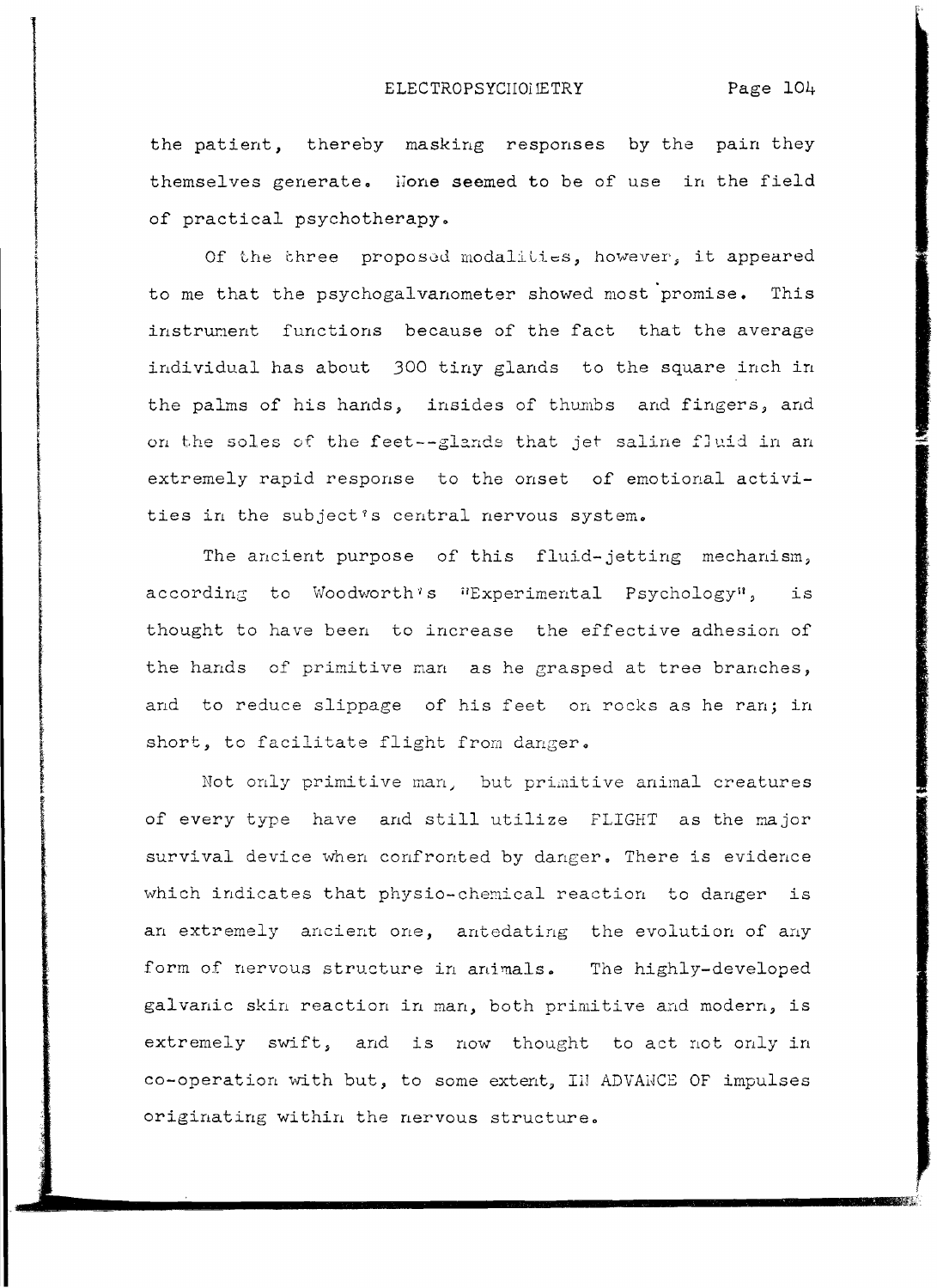The second major survival device of both man and animal when confronted by a threat **or** danger is to STAND AND FIGHT. This is a higher, and in the time-sense a more recently elaborated, mechanism for surviving. To stand and fight implies an intelligent directive nervous organization to take command of the situation, and some sort of muscularly energized structure with which to do the fighting. This alternative survival device is known as the neuromuscular reflex. It manifests itself, that is, through complex activities of nerves that transmit "commands" to muscle structures. It clenches the fist, it bristles our hair--the latter for the purpose of making us look big, menacing, and dangerous to the enemy.

A vast amount of research on the galvanic skin reaction has been done, seemingly reaching a peak around the opening of the Twentieth Century. The over-all results were disappointing, with reference to the use of a galvanometer to disclose the specific nature of psychic disturbances in patients.

The neuromuscular reflex was also extensively studied, SEPARATELY AND APART from the galvanic reflex--again with, generally speaking, disappointing results. By "disappointing results<sup>1</sup>, I mean that the registrations obtained on the apparatus used were confusing and failed to lead--at that time--to the invention and development of a practical.) USEFUL instrument for the office of a practising therapist.

There is hardly any question that the main reason for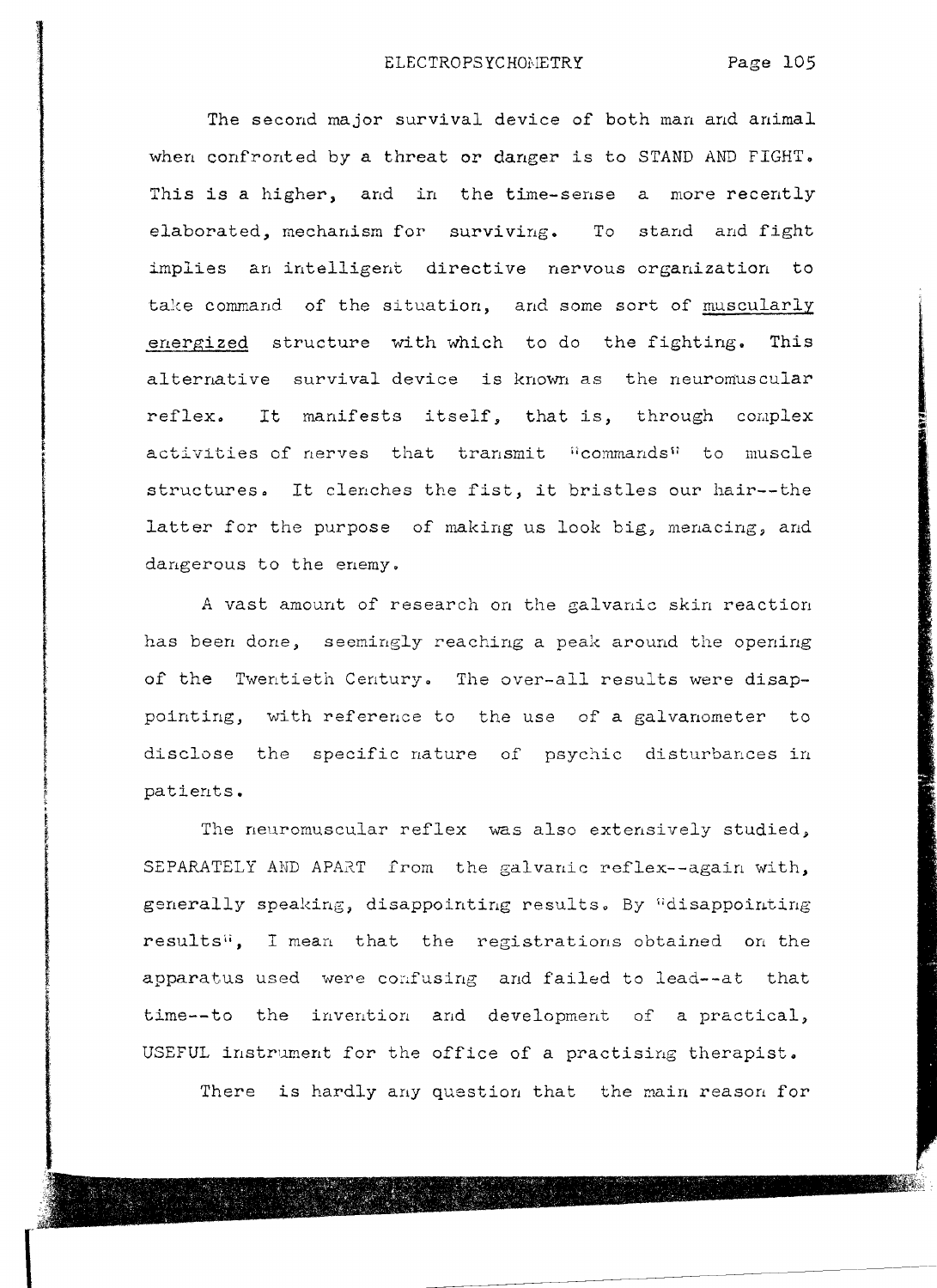the non-arrival of a valuable field instrwnent at that time --between 1890 and 1910--was simply that one of the essentially required components, the electronic vacuum tube, had not y~t been invented. Some heated cathode effects had been discovered, but the momentous invention of the vacuum tube GRID ELEMENT by Dr. Lee DeForest had not yet taken place.

An American tycoon has stated publicly that the rotating wheel is modern man's single major invention. One may hesitate to dispute him. Our entire industrial civilization rests solidly upon rotating equipment of millions of types. However, next in significance, it may be submitted, is the electronic vacuum tube. Upon this fragile and somewhat incredible structure wholly rests our MODERN COMMUNICA-TION SYSTEMS in all the fields of industry and entertainment. The electronic vacuum tube--that is, in its extremely complex developments--can THINK, REMEMBER, COMPUTE, DIRECT, AND SUPERVISE THE CREATION OF OBJECTS; all in addition to resolving mathematical problems in minutes that would take years and years if done by the best and most highly-trained human brains.

And, in the Electropsychometer, the electronic tube is now made available as a useful, practical tool for the ascertaining of the nature and origin of human psychical disturbances.

The stiffly scientific reader need not be outraged when it is stated that the electronic vacuum tube comes near to being a dependable device for the differential perception of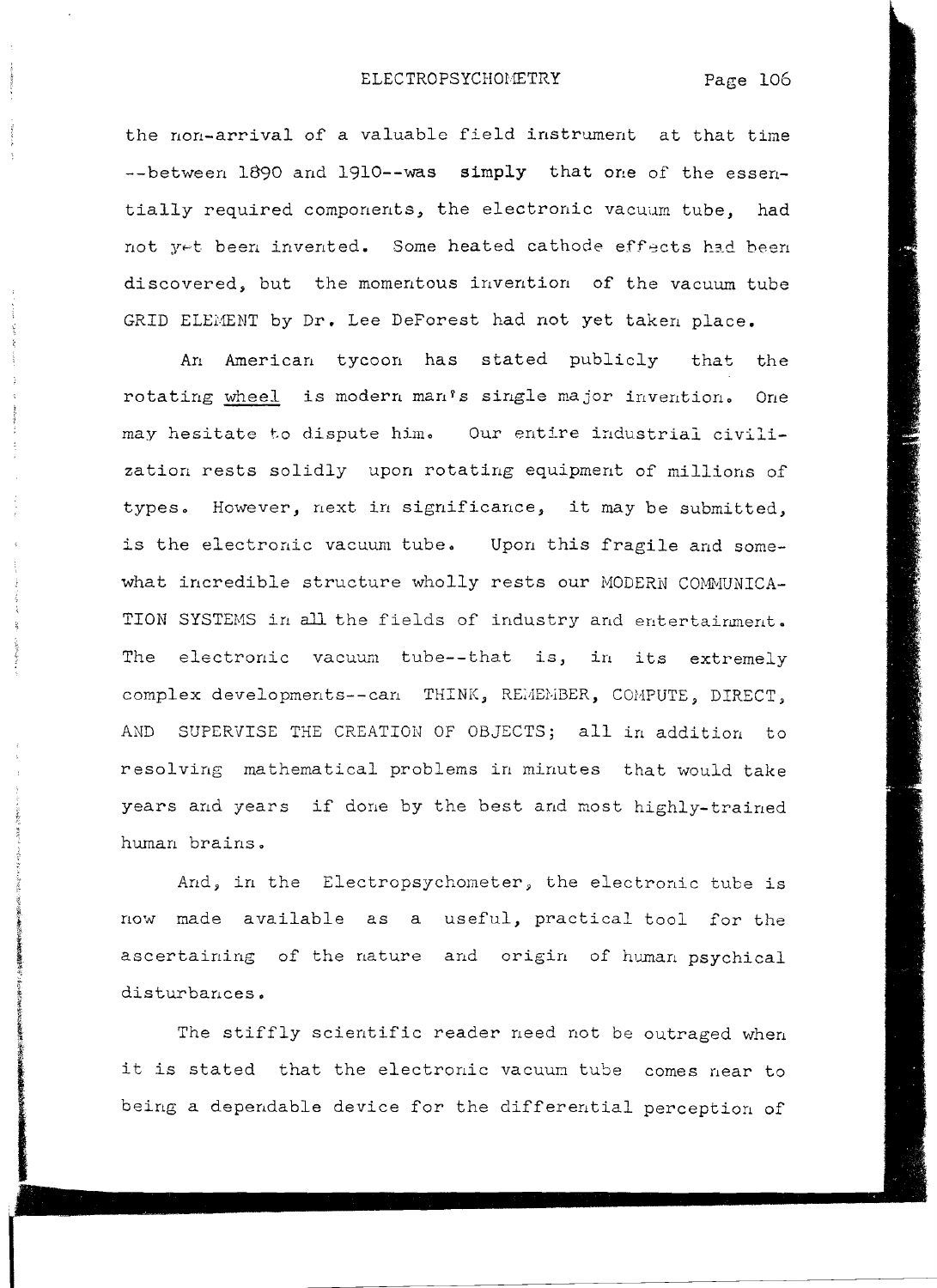psychic energies. Electronic tubes swiftly control, transform, and handle the completely UNKNOWN FORCE called  $"electricity"$ . The recent discoveries of nuclear science disclose more and more that electricity approaches something of a "non-physical" or psychical nature.

The busy medical and scientific researchers of the period of 1\$90 to 1910 in the fields of the galvanic reflex and the neuromuscular reflex accumulated a vast amount of valuable information through the use of the galvanometer, the dynamometer, the ergograph, and the myograph--but they lacked this one essential part of a useful and reliable field instrument--an electronic vacuum tube system.

**WARE INN AUGUSTS STATE** 

in Colombia (1985)<br>Lista de Carto de Colombia

またのでは、「そのことのことを、このことを、このことを、このことを、このことを、このことを、このことを、このことを、このことを、このことを、このことを、このことを、このことを、このことを、このことを、

Also, as previously noted, these earlier researchers rather rigidly studied the galvanic reflex and the neuromuscular reflex SEPARATELY. In fact, they probably had to do this, for there was no practical apparatus or structure available to them whereby neuromuscular and galvanic skin responses could be registered SHWLTANEOUSLY on a SINGLE INDICATING INSTRUMENT. In the Electropsychometer, all of the vitally required components were somewhat accidentally as if managed by an unseen hand--placed into a working correlationship. The registrations that are observed when the instrument is used by a competent therapist have a value of the first order.

The instrument, in the hands of the skilled user, sometimes appears to function on a somewhat psychical level; it seems to facilitate the transfer from patient to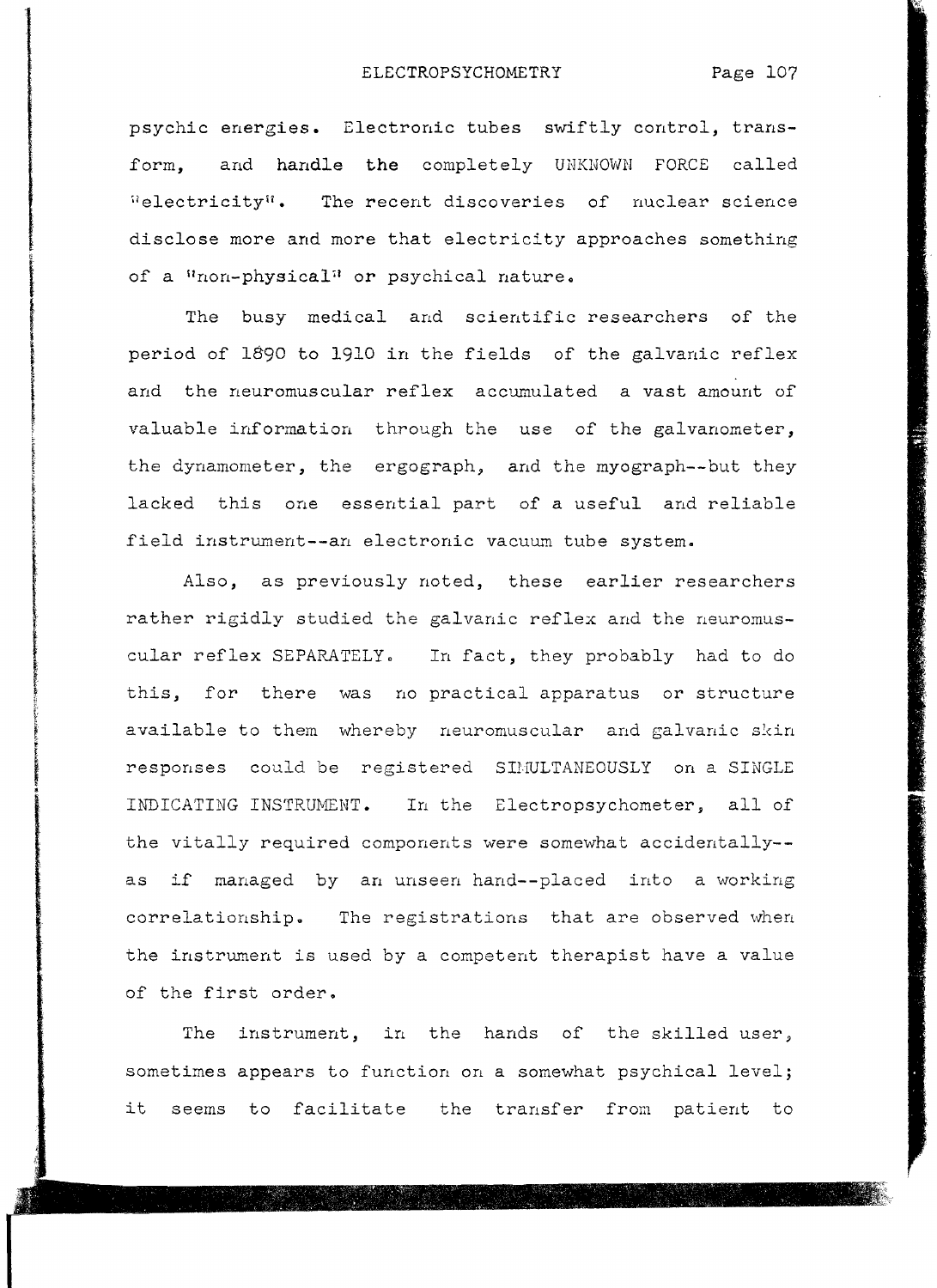i<br>International<br>International

...-----\_.\_\_.

therapist of incredibly accurate image-of-the-past event data. And at the hands of most ANY user, skilled or not, it indicates the relative intensities of complex painful chainreactions originating at the seat of life itself within the central nervous system. By painful chain-reactions, I refer to our elaborate neuro-electrical responses to painful impingements upon us by the external universe. "External universe" includes everything outside our skins. Blows, burns, falls, harsh words, the event of being born are examples of the external universe impinging upon us.

In order to present a bird's-eye view of the progress of scientific thought, I shall digress for a moment. When Copernicus mapped the solar system, he had to keep this data hidden in his desk for 45 years. In those days, "everybody knew" that the earth was flat, that the sky was a massive rigid dome with stars stuck into it, and that the sun was cranked up and down on some sort of massive gearing. Had Copernicus too hastily presented his data, he would have been--as he was in some quarters--denounced as "insane", and might have been burned at the stake, as Galileo nearly was.

Also, in the time of Copernicus, a stone was, as "everybody knew", a cold, dead, motionless, and everlasting thing. What could be more motionless and inert than a chunk of granite?

But now we have developed new viewpoints. We investigate the nature of, or, at least, the effective relationships of molecules, atoms, and electrons. As the field of nuclear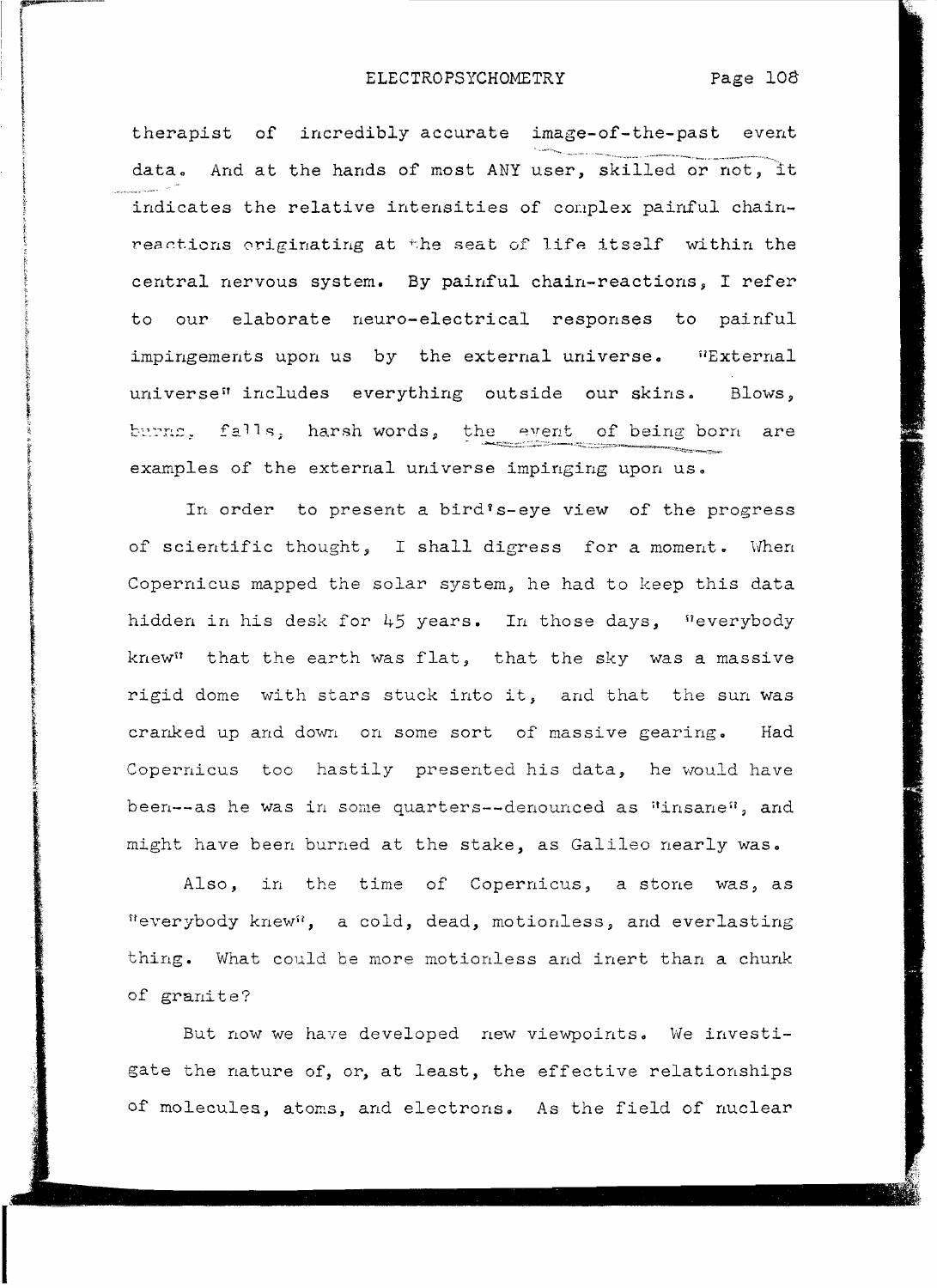science has rapidly expanded, it has become apparent that even electrons, which were for a time considered to be ultimately small particles of "matter", are probably really something else entirely. The indications are that the universe and everything in it, including, for example, both "cold" granite and living human beings, may be a vast display of powerful electrical and other energy manifestations in enormously rapid motion. Where lines of electrical or cther energies intersect appear kinks, knots, or ridges,  $\rightarrow$ forming networks. Some of these networks of intersecting forces as visible to, or perceivable by, human beings are called limatter". In short, matter may be the effect of the intersecting actions of two or more free energies. Other energy manifestations, not visible to the eye or to any of the other physical perceptive powers, are perhaps erroneously called non-existent or "imaginary" by the stupid.

Others, with at least a better intuition into the essence of reality, apply the term "spiritual" to these invisible energies. The nuclear scientist may place some of them under such symbols as X-factor or X-prime-cause-factor. The scientist thus calmly avoids sticking his neck out in any direction and at the same time gets for himself some possibly useful mathematical symbols which he may employ in furthering investigations.

Some of these further investigations become fascinating. For example, the major  $\lim_{n \to \infty}$  of the universe appears under the electroscope to be hydrogen, the lightest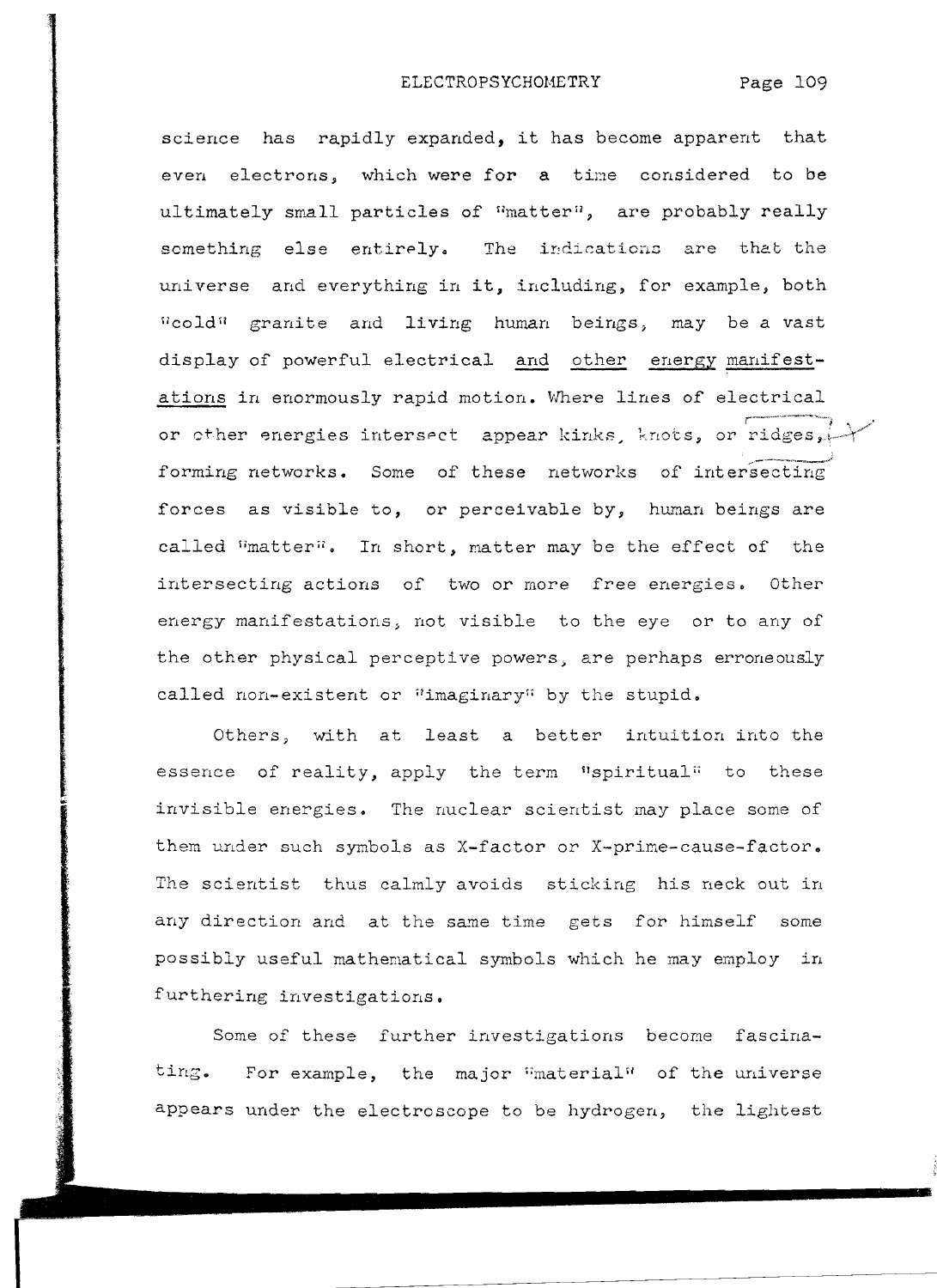element, from which all other known elements are presumably built. The vast galaxies of the cosmos, aswirl with motion, are mainly hydrogen. Under certain spirallings, titanic tensions are created that condense hydrogen into heavier elements. The human structure is composed mainly of hydrogen, nitrogen, oxygen, and carbon, and is perhaps a special inspiralled condensation or knot of the same filmy stuff of which the mighty universe with all its suns, planets, and vast plenums is constituted. Furthermore, human beings possibly may be repeating certain actions of cosmic forces. According to Wilhelm Reich--the world's most shocking psychiatrist--man, in his sexual acts and orgasms, may be imitating in a tiny fashion the whirling spirallings and superimpositions of the universe-creating energy forces. Perhaps the sexual act is well come by.

The above abbreviated theoretical remarks avoid just one vital point--BASIC CAUSE. Billions of religious and nhilosophical words have been strung together in dreary sentences, in vain, arbitrary, arrogant, and psychotic attempts to resolve this question. In this area, some scientists merely venture the postulate that life itself IS the X-prime-cause-factor acting through a vast array of swiftly-moving forces or energies in powerful electronic and other-energy fields.

It might also be postulated that there may be an optimum distribution of the intersecting energy-force lines in a healthy and happy person. But when painful or injurious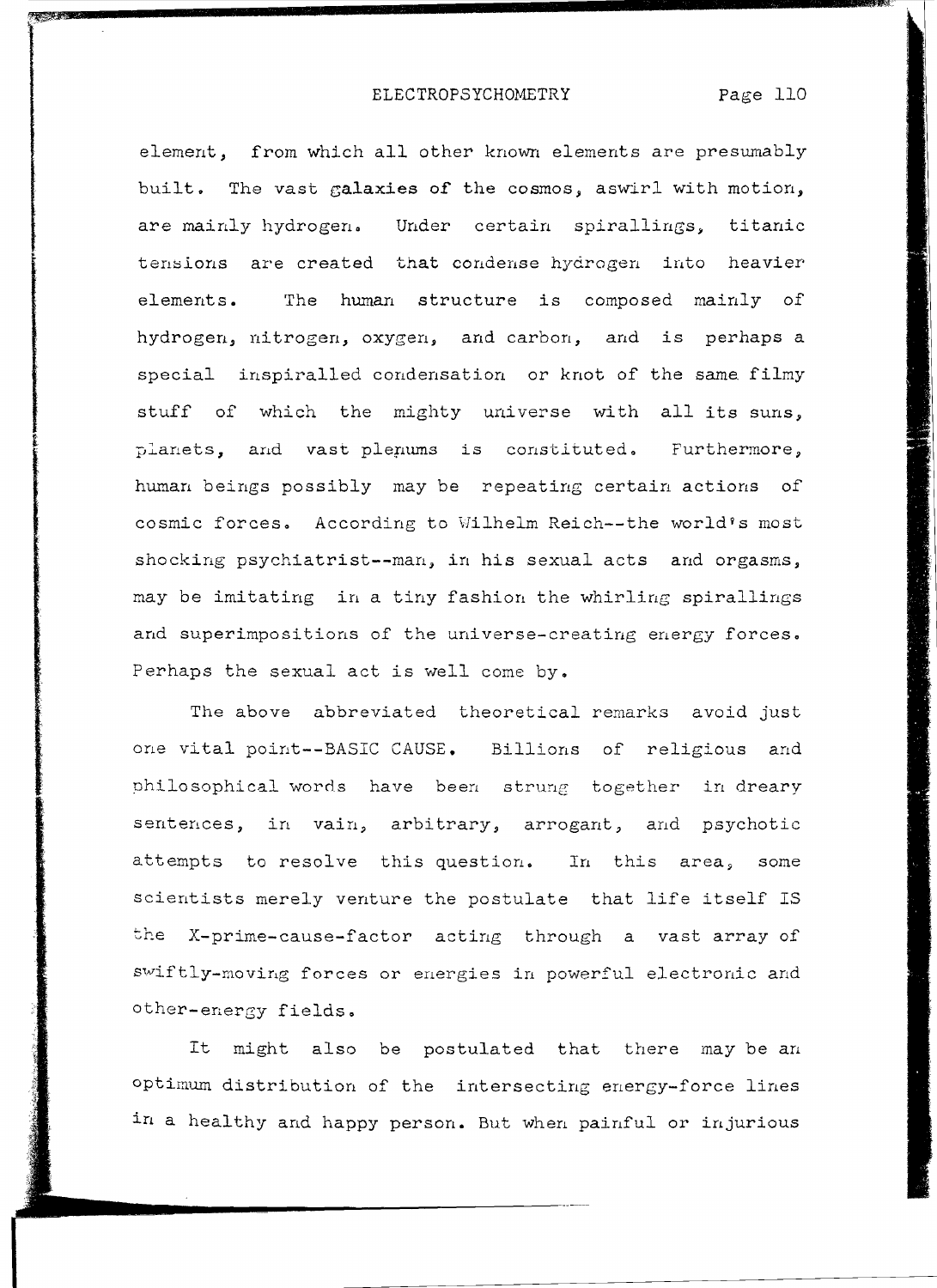external impingements occur, there may be a knotting up of energy-force lines in the distressed area, and a bunching or ridging of force lines in adjacent areas--hence the generation of relatively denser or more "tense" electropsychophysical local fields.

One finds odd connections between the theories of nuclear science and religious and other old literature that suggests an intuitive awareness of the actual situation. Consider the sayings: "My heart is heavy", "My feet are like lead", "I am burdened with sorrow". And the like.

Conversely, there are statements that could symbolize a lightening of the supposedly bunched electropsychophysical fields: Why heart is so light and gayi", "I feel as if I were walking on air<sup>n</sup>, <sup>n</sup>A great load has been lifted from me", "I feel light as a sea breezei" And so on.

According to the above theories, painful impingements upon us cause various alterations in our electropsychophysical fields. This generates a variety of chain-reactions. One of these reactions produces the end effect of causing acid-based fluids to be jetted from special glands in the palms of the hands and on the soles of the feet. The jetting of this fluid against the electrodes of the Electropsychometer is just one of three major reasons why the instrument works.

The second instrument-operating factor, usually overlooked, is that the chemical content of the jetted fluid varies somewhat in accordance with one's over-all psycho-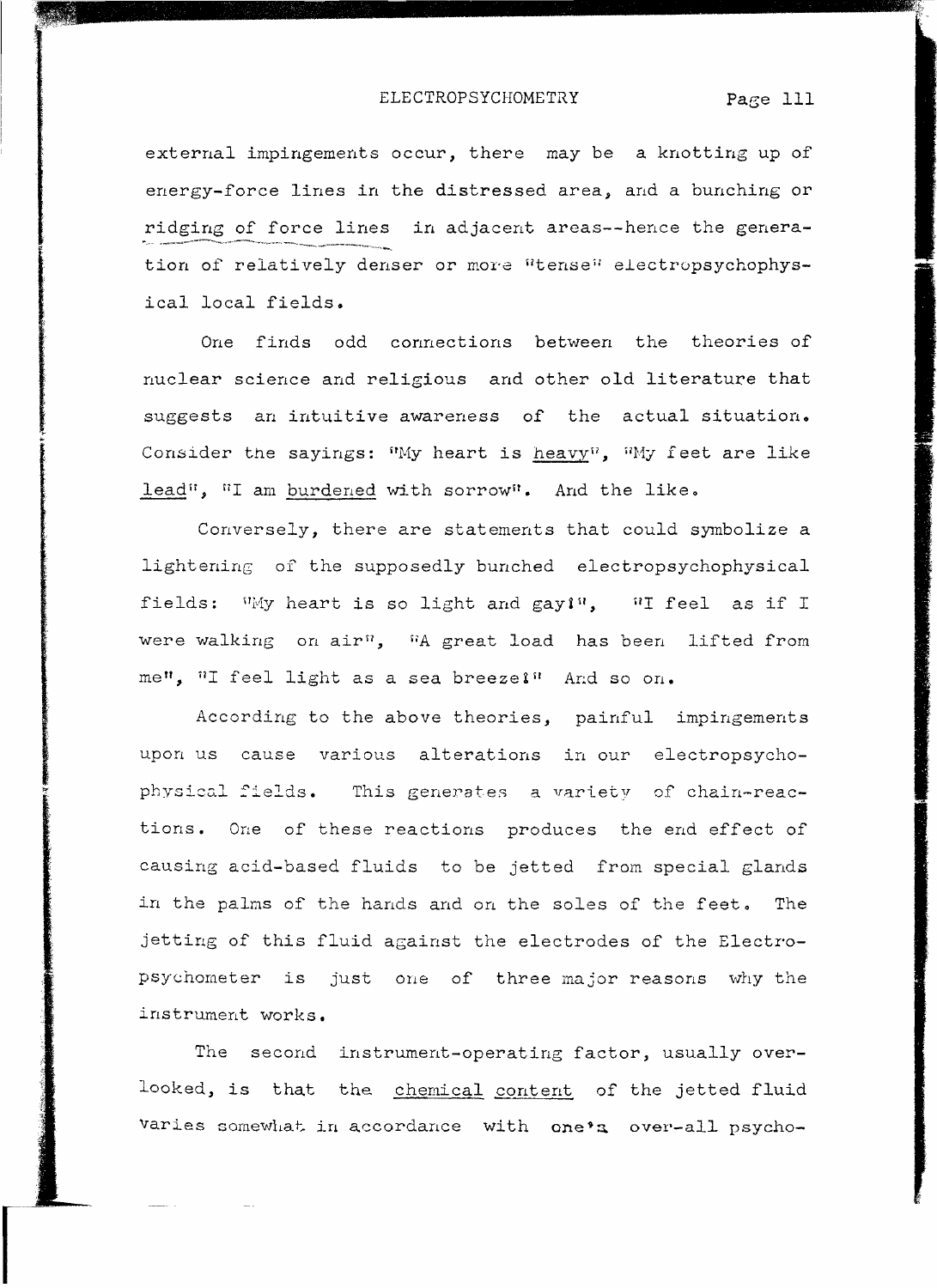physical condition. The perspiration of deathly **ill** patients often turned the copper electrodes--formerly used--with a corrosive greenish film. On the other hand, the sweat of a gay and healthy adolescent--tested after sharp physical exercise--produces no such effects. Perspiration discharged as a consequence of pleasant physical activities, including pleasant sex acts, apparently does not cause the registration

In studies of animals, it has been noted that various internal fluids undergo alterations in situations of danger --and also that there is a tendency to discharge these fluids in sundry ways. Consider the skunk?

of low Tone Scale readings on the Electropsychometer.

As has been previously stated in these pages, the third major factor utilized in electropsychometry is the neuromuscular reflex. It has been shown many times that tensional nervous reactions generate electrical voltages in the subject's neuromuscular structure. (See the oscillographic illustration in the Addenda.) A shortening or tightening of muscles also occurs, especially in arms, wrists, hands, and fingers--preparatory to fight or flight.

The Electropsychometer, then, through the use of special electrodes and circuits, operates through three combined end. effects of mental or physical pain. These effects are: the jetting of fluid; chemical alterations of the fluid; and, thirdly, the tightening of hand and finger grip under the action of the neuromuscular reflex.

These important reflexes have not been previously used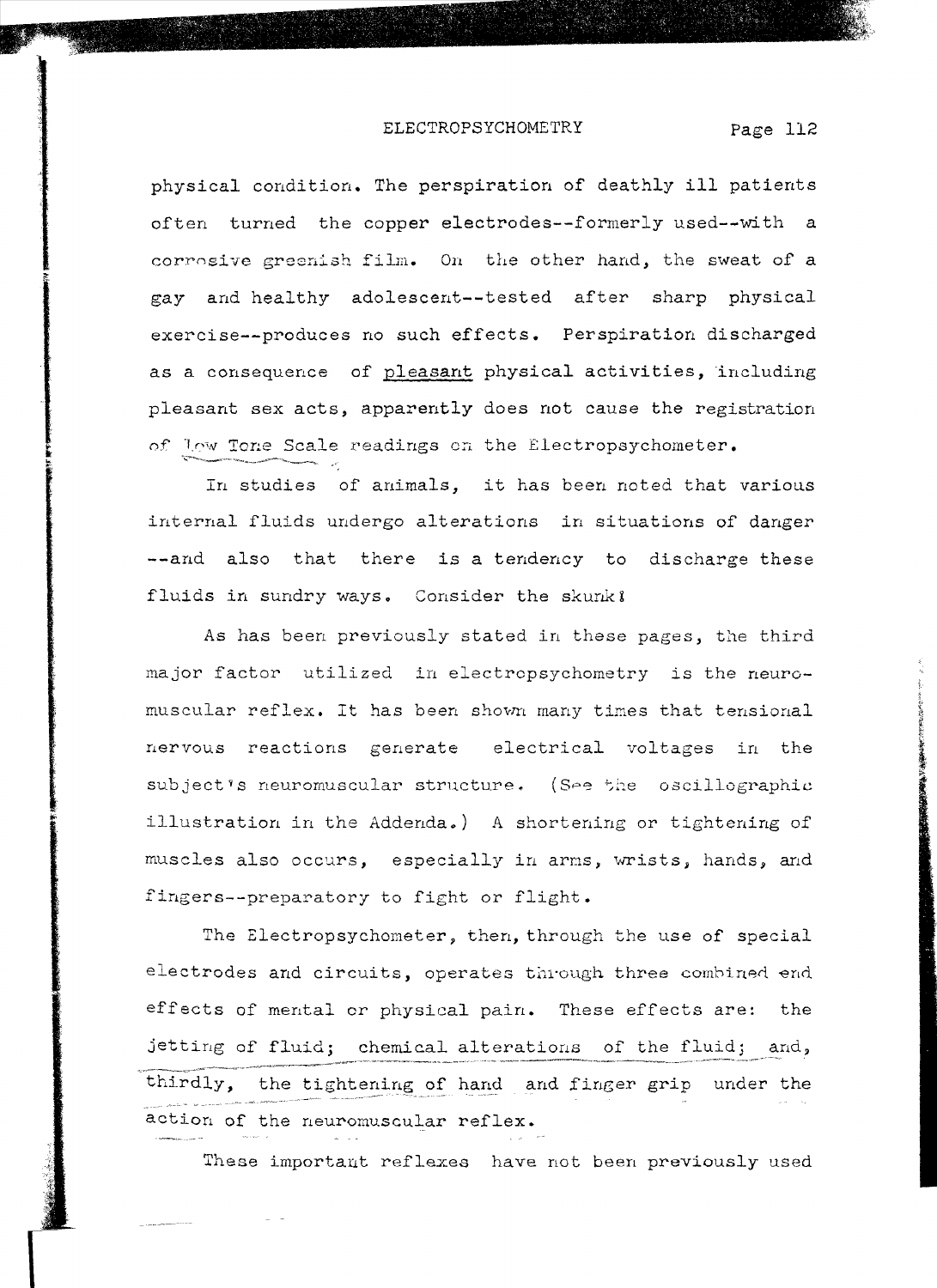in combination. One wonders why bio-electronics has lagged so far behind in the general field of electronics. Possibly the reason is that the electronic expert is rarely, if ever, a successful psychotherapist, while the physician, with years of training invested in his profession to stand upon, may not be interested in electronics, especially after his college experiences with psychogalvanometry. In short, the average electronics engineer knows little about people, while the doctor cares little about electronics. At any rate, all previous equipment appears to me to be extremely antiquated.